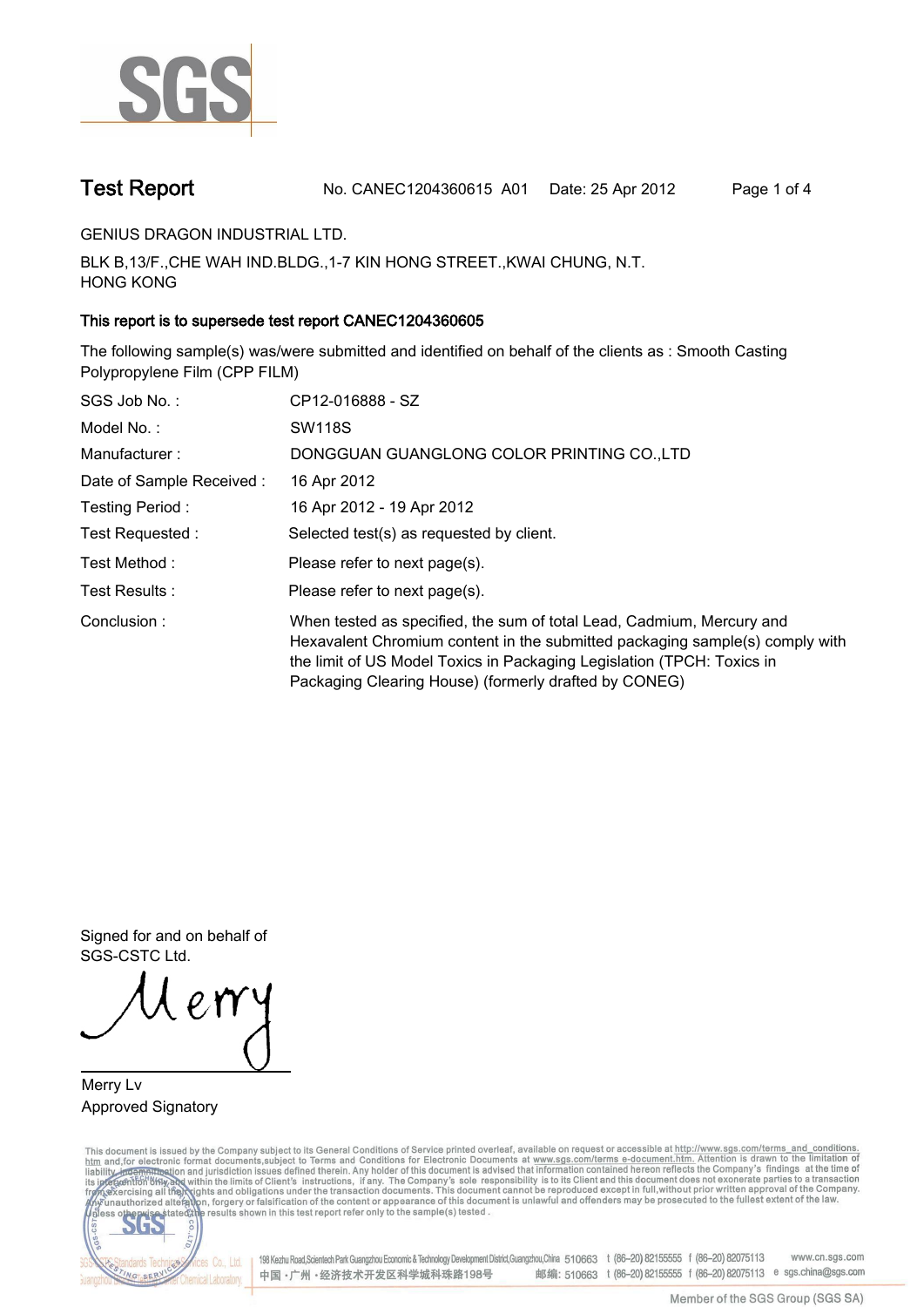

**Test Report. No. CANEC1204360615 A01 Date: 25 Apr 2012. Page 2 of 4.**

**Test Results :.**

**Test Part Description :.**

| Specimen No. | SGS Sample ID    | <b>Description</b> |  |
|--------------|------------------|--------------------|--|
|              | CAN12-043606.001 | Transparent film   |  |

**Remarks :.(1) 1 mg/kg = 1 ppm = 0.0001%.**

**(2) MDL = Method Detection Limit.**

**(3) ND = Not Detected ( < MDL ).**

**(4) "-" = Not Regulated.**

## **US Model Toxics in Packaging Legislation (TPCH: Toxics in Packaging Clearing House) (formerly drafted by CONEG) – Total Lead, Cadmium, Mercury and Hexavalent Chromium content.**

**Test Method :. Test Method: With reference to GZTC CHEM-TOP-174-01. Analysis of Cadmium, Lead, Mercury were performed by ICP-OES. Analysis of Hexavalent Chromium (Cr(VI)) was performed by UV-Vis.**

| Test Item(s)                 | <u>Limit</u> | <u>Unit</u> | <b>MDL</b> | <u>001</u> |
|------------------------------|--------------|-------------|------------|------------|
| Lead (Pb)                    |              | mg/kg       | 5          | ND         |
| Hexavalent Chromium (CrVI)   | -            | mg/kg       | 5          | ND         |
| Cadmium (Cd)                 | -            | mg/kg       | 5          | ND         |
| Mercury (Hg)                 | -            | mg/kg       | 5          | ND         |
| Total (Pb + Cd + Cr VI + Hg) | 100          | mg/kg       |            | ND         |

**Notes :.**

**(1) The TPCH legislation has been enacted by California, Connecticut, Florida, Georgia, Illinois, Iowa, Maine, Maryland, Minnesota, Missouri, New Hampshire, New Jersey, New York, Pennsylvania, Rhode Island, Vermont, Virginia, Washington and Wisconsin..**

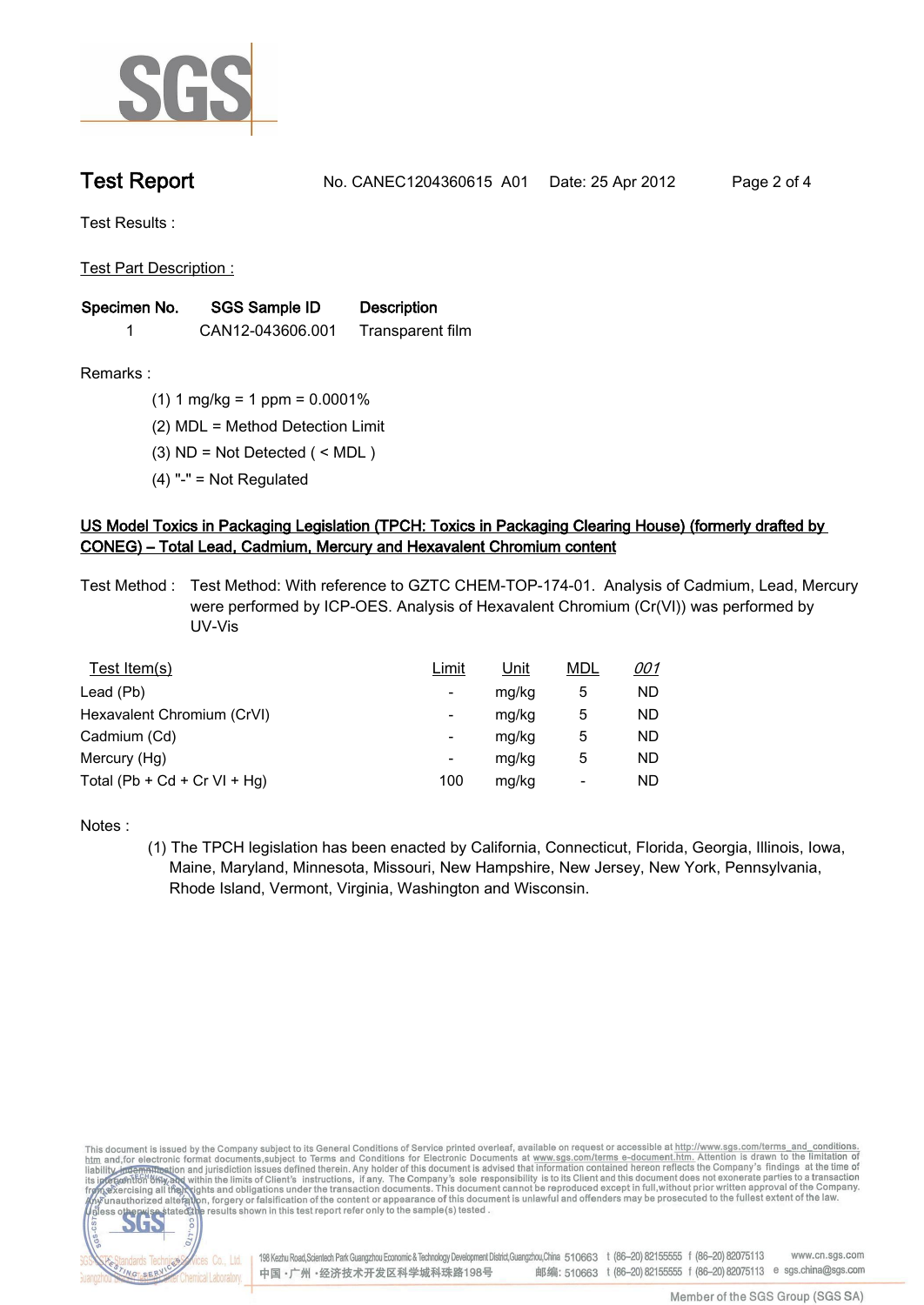

NG SER

**Chemical Laboratory** 

**Test Report. No. CANEC1204360615 A01 Date: 25 Apr 2012. Page 3 of 4.**

# **ATTACHMENTS Pb/Cd/Hg/Cr6+ Testing Flow Chart**

**1)** Name of the person who made testing: Bella Wang

2) Name of the person in charge of testing: Adams Yu





Electric Co., Ltd. 198 Kezhu Road, Scientech Park Guangzhou Economic & Technology Development District, Guangzhou, China 510663 t (86-20) 82155555 f (86-20) 82075113 邮编: 510663 t (86-20) 82155555 f (86-20) 82075113 e sgs.china@sgs.com 中国·广州·经济技术开发区科学城科珠路198号